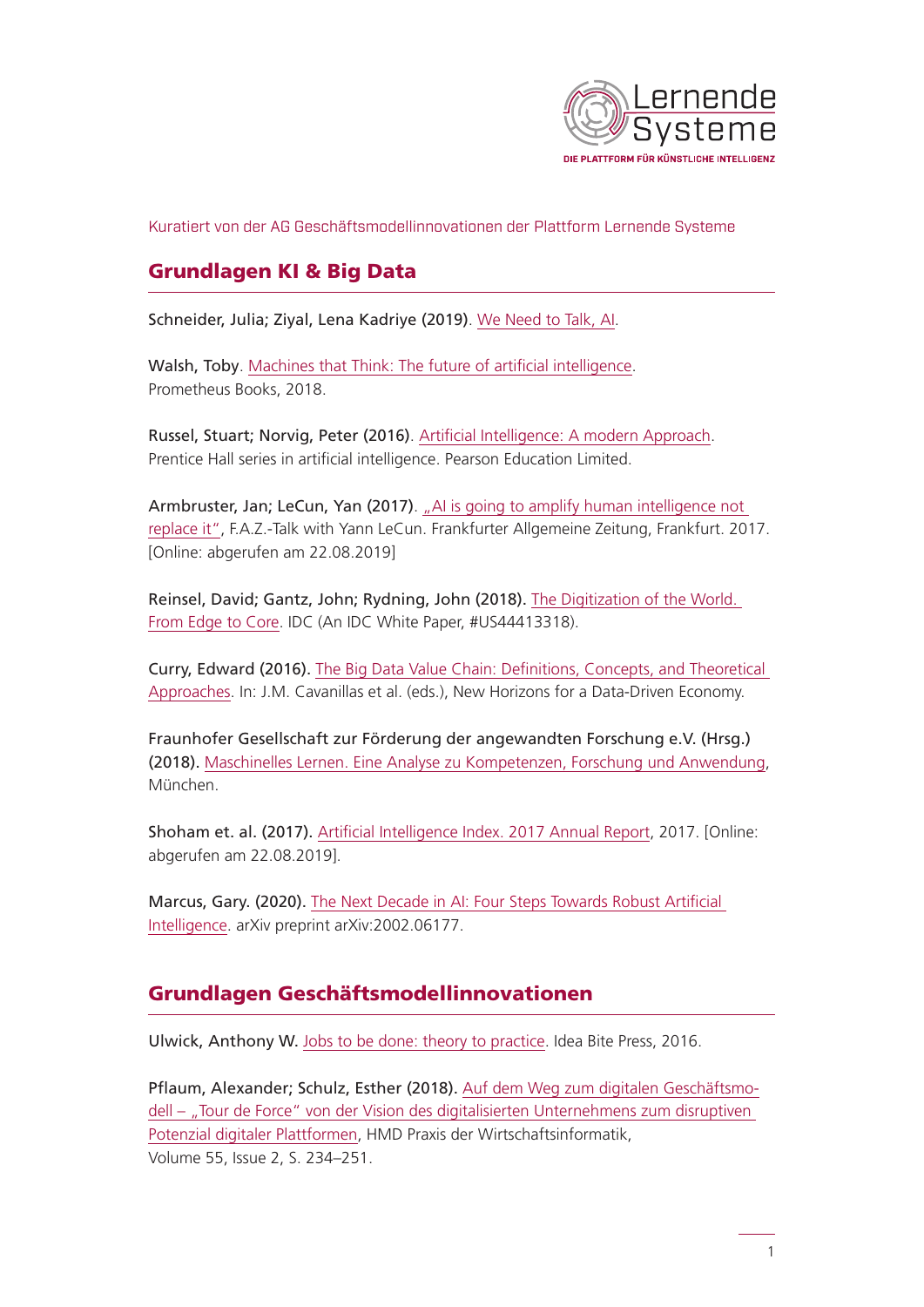Al-Debei, Mutaz M.; Avison, David (2010). [Developing a unified framework of the](https://link.springer.com/chapter/10.1007/978-3-319-73509-2_6)  [business model concept](https://link.springer.com/chapter/10.1007/978-3-319-73509-2_6). In European Journal of Information Systems 19 (3), pp. 359–376.

Plattner, Hasso; Meinel, Christoph; Leifer, Larry (Eds.) (2015). [Design thinking](https://books.google.de/books?id=b7jfCgAAQBAJ)  [research. Making design thinking foundational](https://books.google.de/books?id=b7jfCgAAQBAJ). Springer (Understanding innovation).

Terzidis, Orestis; Vogel, Leonid (2018). [A Unified Model of the Technology Push Process](https://link.springer.com/chapter/10.1007/978-3-319-73509-2_6)  [and Its Application in a Workshop Setting.](https://link.springer.com/chapter/10.1007/978-3-319-73509-2_6) In André Presse, Orestis Terzidis (Eds.). Technology Entrepreneurship. Cham: Springer International Publishing, pp. 111–135.

#### Potenzial von KI-Geschäftsmodellen

Porter M E, Heppelmann J E (2015). How Smart, Connected Products Are Transforming [Competition.](https://www.wik.org/fileadmin/Sonstige_Dateien/IT-Sicherheit_in_KMU/Aktuelle_Lage_der_IT-Sicherheit_in_KMU_-_WIK.pdf) HBR, 93 Nr. 10, S. 96–114.

IDG Research Services (2019). [Machine Learning/Deep Learning 2019](https://blog.techdata.de/app/uploads/2019/04/Tech-Data_IDG_ML-DL-Studie2019.pdf).

Accenture (2017):.[How AI Boosts Industry Profits and Innovation.](https://www.accenture.com/fr-fr/_acnmedia/36dc7f76eab444cab6a7f44017cc3997) o. O., [Online; abgerufen am: 04.03.2019].

Purdy, M.; Daugherty, P. (2016). [Why Artificial Intelligence Is The Future Of Growth?](https://www.accenture.com/us-en/careers) Accenture. [Online, abgerufen am: 04.03.2019].

Bundesministerium für Wirtschaft und Energie (2018). [Monitoring-Report Wirtschaft](https://www.bmwi.de/Redaktion/DE/Publikationen/Digitale-Welt/monitoring-report-wirtschaft-digital-2018-kurzfassung.pdf?__blob=publicationFile&v=22)  [DIGITAL 2018](https://www.bmwi.de/Redaktion/DE/Publikationen/Digitale-Welt/monitoring-report-wirtschaft-digital-2018-kurzfassung.pdf?__blob=publicationFile&v=22), Berlin.

Fraunhofer Allianz Big Data (Hrsg.) (2017). [Zukunftsmarkt Künstliche Intelligenz –](https://www.iais.fraunhofer.de/content/dam/bigdata/de/documents/Publikationen/KI-Potenzialanalyse_2017.pdf)  [Potenziale und Anwendungen](https://www.iais.fraunhofer.de/content/dam/bigdata/de/documents/Publikationen/KI-Potenzialanalyse_2017.pdf).

iit-Institut für Innovation und Technik in der VDI / VDE Innovation + Technik GmbH (Hrsg.) (2018). [Potenziale der Künstlichen Intelligenz im produzierenden Gewerbe](https://www.bmwi.de/Redaktion/DE/Publikationen/Studien/potenziale-kuenstlichen-intelligenz-im-produzierenden-gewerbe-in-deutschland.pdf?__blob=publicationFile&v=8)  [in Deutschland. Studie im Auftrag des Bundesministeriums für Wirtschaft und Energie](https://www.bmwi.de/Redaktion/DE/Publikationen/Studien/potenziale-kuenstlichen-intelligenz-im-produzierenden-gewerbe-in-deutschland.pdf?__blob=publicationFile&v=8)  [\(BMWi\) im Rahmen der Begleitforschung zum Technologieprogramm PAiCE – Platforms |](https://www.bmwi.de/Redaktion/DE/Publikationen/Studien/potenziale-kuenstlichen-intelligenz-im-produzierenden-gewerbe-in-deutschland.pdf?__blob=publicationFile&v=8)  [Additive Manufacturing | Imaging | Communication | Engineering](https://www.bmwi.de/Redaktion/DE/Publikationen/Studien/potenziale-kuenstlichen-intelligenz-im-produzierenden-gewerbe-in-deutschland.pdf?__blob=publicationFile&v=8).

VDI/VDE-Gesellschaft Mess- und Automatisierungstechnik (2016). [Statusreport](https://www.vdi.de/ueber-uns/presse/publikationen/details/geschaeftsmodelle-fuer-industrie-40-digitale-chancen-und-bedrohungen)  [Digitale Chancen und Bedrohungen – Geschäftsmodelle für Industrie 4.0](https://www.vdi.de/ueber-uns/presse/publikationen/details/geschaeftsmodelle-fuer-industrie-40-digitale-chancen-und-bedrohungen). VDI-Verlag. Düsseldorf.

Wirtz, Bernd W. [Business model management.](https://sisis.rz.htw-berlin.de/inh2010/12378098.pdf) Design–Instrumente–Erfolgsfaktoren von Geschäftsmodellen 2 (2011).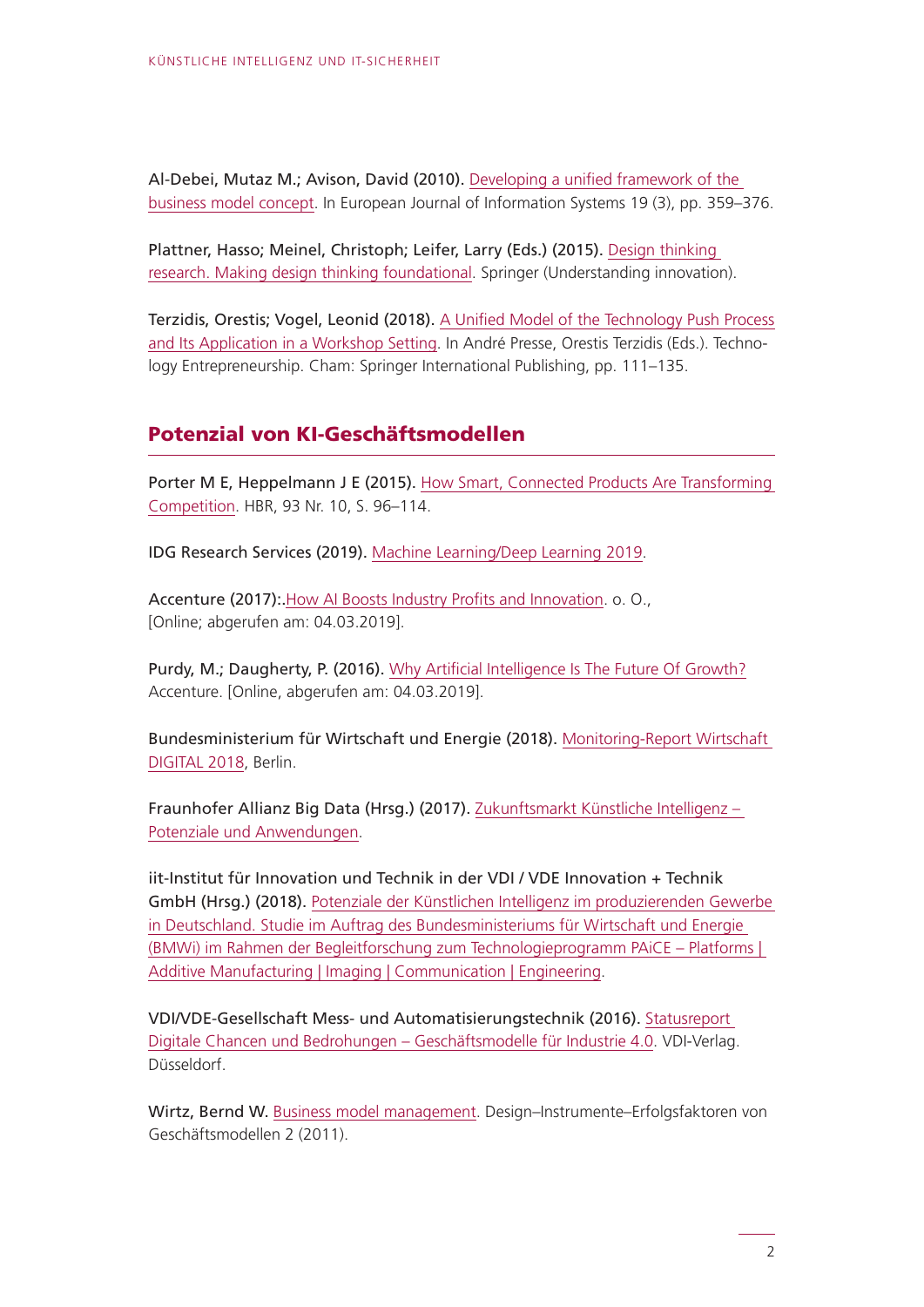Osterwalder, Alexander, and Yves Pigneur. [Business Model Generation: Ein Handbuch](https://books.google.de/books?id=bygXDuTtd0wC)  [für Visionäre, Spielveränderer und Herausforderer.](https://books.google.de/books?id=bygXDuTtd0wC) Campus Verlag, 2011.

Foss, Nicolai J., and Tina Saebi. [Fifteen years of research on business model innovation:](https://journals.sagepub.com/doi/pdf/10.1177/0149206316675927)  [how far have we come, and where should we go?.](https://journals.sagepub.com/doi/pdf/10.1177/0149206316675927) Journal of Management 43.1 (2017): 200-227.

# KI und Gesellschaft

Brynjolfsson, Erik, and Andrew McAfee. [The second machine age: Work, progress,](http://www.as.utexas.edu/astronomy/education/fall15/wheeler/secure/ExponentialGrowth.pdf)  [and prosperity in a time of brilliant technologies.](http://www.as.utexas.edu/astronomy/education/fall15/wheeler/secure/ExponentialGrowth.pdf) WW Norton & Company, 2014.

Bitkom; DFKI (2017). [Entscheidungsunterstützung mit Künstlicher Intelligenz. Wirtschaft](https://www.bitkom.org/sites/default/files/file/import/FirstSpirit-1496912702488Bitkom-DFKI-Positionspapier-Digital-Gipfel-AI-und-Entscheidungen-13062017-2.pdf)[liche Bedeutung, gesellschaftliche Herausforderungen, menschliche Verantwortung](https://www.bitkom.org/sites/default/files/file/import/FirstSpirit-1496912702488Bitkom-DFKI-Positionspapier-Digital-Gipfel-AI-und-Entscheidungen-13062017-2.pdf). Berlin.

AI NOW (2016). [The AI Now Report. The Social and Economic Implications of Artificial](https://ainowinstitute.org/AI_Now_2016_Report.pdf)  [Intelligence Technologies in the Near-Term.](https://ainowinstitute.org/AI_Now_2016_Report.pdf) A Summary of the AI Now public symposium, New York.

Arntz, M.; Gregory, T.; Zierahn, U. (2016). [The Risk of Automation for Jobs in OECD](https://ifuturo.org/sites/default/files/docs/automation.pdf)  [Countries. A Comparative Analysis](https://ifuturo.org/sites/default/files/docs/automation.pdf). OECD Social, Employment and Migration Working Papers, No. 189, Paris.

Forschungszentrum für Informatik (Hrsg.) (2017). [Kompetenzen für eine digitale](https://www.fzi.de/fileadmin/user_upload/PDF/20170612_Kompetenzen_fuer_eine_digitale_Souveraenitaet_final.pdf)  [Souveränität.](https://www.fzi.de/fileadmin/user_upload/PDF/20170612_Kompetenzen_fuer_eine_digitale_Souveraenitaet_final.pdf)

Lakemeyer, G. (2017). [Künstliche Intelligenz, Analysen & Argumente – Digitale Gesell](https://www.kas.de/documents/252038/253252/7_dokument_dok_pdf_49369_1.pdf/be57db11-1f3f-1a53-cf4e-bbe9f90fd9e1?version=1.0&t=1539648932000)[schaft](https://www.kas.de/documents/252038/253252/7_dokument_dok_pdf_49369_1.pdf/be57db11-1f3f-1a53-cf4e-bbe9f90fd9e1?version=1.0&t=1539648932000), Konrad Adenauer Stiftung. Berlin.

Michael Vassiliadis (Hrsg.) (2017). [Digitalisierung und Industrie 4.0 – Technik allein](https://www.researchgate.net/profile/Norbert_Malanowski/publication/321532885_Digitalisierung_und_Industrie_40_-_Technik_allein_reicht_nicht/links/5a26a319aca2727dd88376f8/Digitalisierung-und-Industrie-40-Technik-allein-reicht-nicht.pdf)  [reicht nicht,](https://www.researchgate.net/profile/Norbert_Malanowski/publication/321532885_Digitalisierung_und_Industrie_40_-_Technik_allein_reicht_nicht/links/5a26a319aca2727dd88376f8/Digitalisierung-und-Industrie-40-Technik-allein-reicht-nicht.pdf) Hannover.

IG BCE (Hrsg.) (2017). Digitalisierung in den Branchen der IG BCE – Technik – Arbeit – Beteiligung. Hannover.

Bertschek, Irene; Przewloka, Martin (2017). [Der Serviceroboter – Hilfreicher Assistent](http://ftp.zew.de/pub/zew-docs/brepikt/201702BrepIKT.pdf)  [oder Ersatz für Menschliche Arbeitskraft?.](http://ftp.zew.de/pub/zew-docs/brepikt/201702BrepIKT.pdf) In: ZEW Branchenreport Juli 2017, S.3.